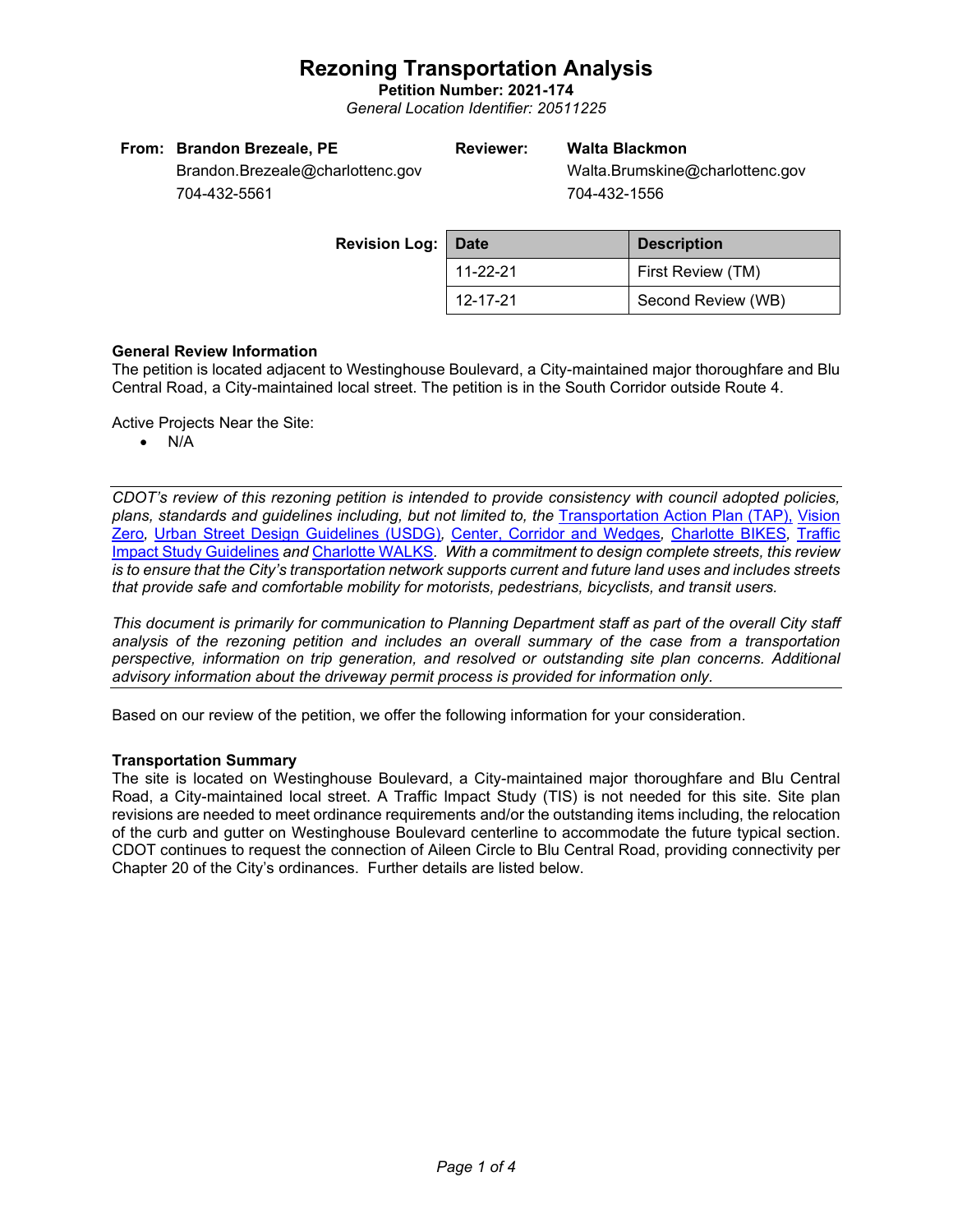**Petition Number: 2021-174** *General Location Identifier: 20511225*

## **Trip Generation**

| <b>Scenario</b>     | <b>Land Use</b>                      | <b>Intensity</b> | <b>Trip Generation</b><br>(vehicle<br>trips/day) | <b>Source</b>                                     |
|---------------------|--------------------------------------|------------------|--------------------------------------------------|---------------------------------------------------|
| <b>Existing Use</b> | Vacant                               | None             |                                                  | <b>Tax Record</b>                                 |
|                     | Apartments<br>(R-12MF 11.3<br>acres) | 135 Units        | 5,850                                            | General guidance from<br>planning and RZ 2001-031 |
| <b>Entitled Use</b> | Single Family<br>(R-4 20.6 acres)    | 82 Dwellings     |                                                  |                                                   |
|                     | Retail<br>(B-2 4 acres)              | 60,000 SF        |                                                  |                                                   |
| Proposed Use        | Townhomes                            | 250 Units        | 1,850                                            | Site Plan: 6/25/2021                              |

### **Provide comments to the specified comments below.**

## **Outstanding Issues Strikethrough = Resolved**

1. **Curbline:** The proposed zoning district has a setback measured from back of the future curbline. a. **East Westinghouse Boulevard:** The future back of curb and gutter shall be installed at 33 feet from the existing street centerline. Revise site plan to show the future back of curb.





Label and dimension the existing and future curb and gutter from the centerline for each road on the site plan.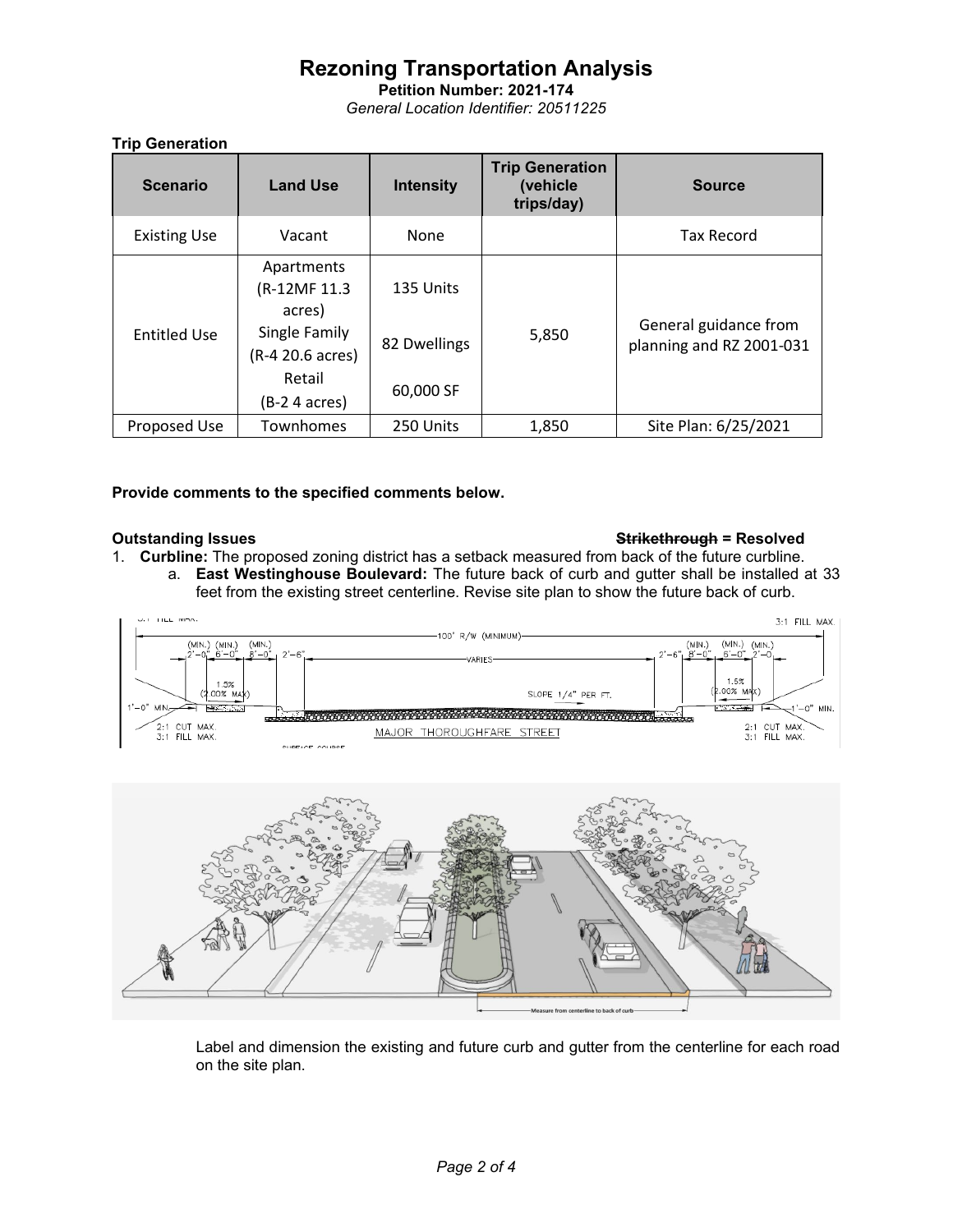**Petition Number: 2021-174** *General Location Identifier: 20511225*

### 2. **Traffic Study:**

A Traffic Impact Study (TIS) is not necessary for the complete review of this petition due to the site generating less than 2,500 daily trips. If during the permitting process the site generates more than 2,500 daily trips, then a traffic study will be required.

- 3. Revise site plan and conditional note(s) to commit to dedicate 50' right-of-way from the road centerline. The site plan shall label and dimension the right-of-way from the road centerline on East Westinghouse Boulevard.
- 4. Revise site plan to extend Aileen Circle to Blu Central Road as a Local Residential Medium street per CLDSM U-02.



- 5. The proposed dwelling units exceeds 12 per acre. Per Chapter 20 Subdivision ordinance, site plan and conditional note(s) revisions are needed to commit to construct an 8-foot planting strip, and 12-foot multi-use path along East Westinghouse Boulevard. The planting strip and multi-use path will be measured from the future back of curb. The wider multi-use path also meets the Charlotte WALKS Policy and Charlotte BIKE Policy.
- 6. A site plan note(s) specifying dedication and fee simple conveyance of all rights-of-way to the City before the site's first building certificate of occupancy is issued as needed. CDOT requests rights-ofway set at 2' behind back of sidewalk where feasible.
- 7. A site plan note specifying that all transportation improvements will be approved and constructed before the site's first building certificate of occupancy is issued as needed. The petitioner may phase transportation improvements if said improvements and phasing are explicitly described in site plan notes.
- 8. Add conditional note "All public roadway improvements will be subject to the standards and criteria of CDOT and NCDOT, as applicable, to the roadway improvements within their respective road system authority. It is understood that such improvements may be undertaken by the Petitioner on its own or in conjunction with other development or roadway projects taking place within the broad south western Mecklenburg area, by way of a private/public partnership effort or other public sector project support."

### **Advisory Information**

The following are requirements of the developer that must be satisfied prior to driveway permit approval. These requirements shall be reflected on the rezoning plan, as appropriate.